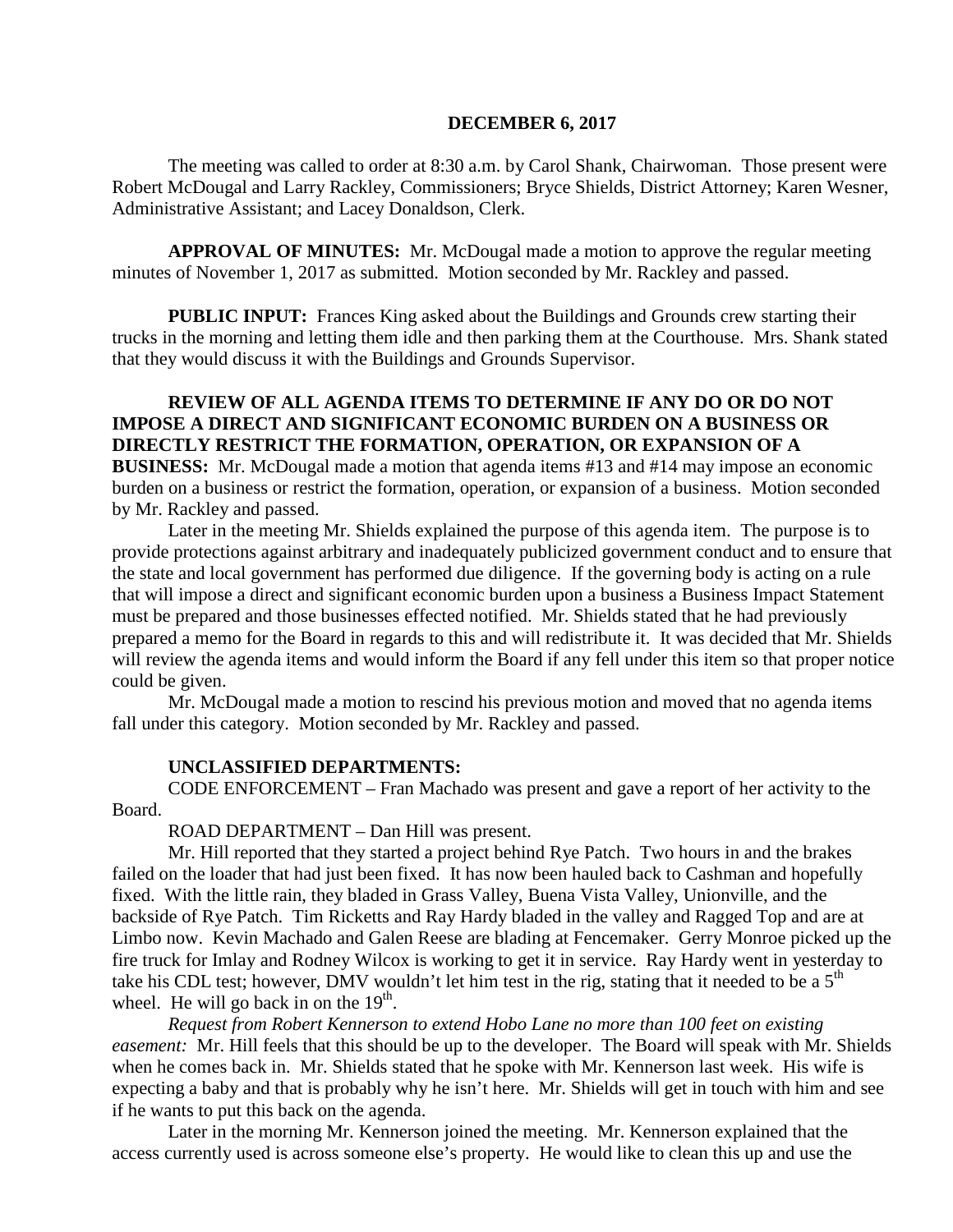easement that was granted. As it is not on his property, he doesn't have the ability to just do it. Mr. McDougal feels that the County doesn't have anything to do with this and Mr. Kennerson should speak with the property owner. Mr. Shields will work with Mr. Kennerson to obtain additional information in regards to the easement.

Mr. McDougal asked if Hobo Lane is a public road. Mr. Shields stated that it is. The paved section stops about 150 feet short of the easement.

LANDFILL & RECYCLING – Dan Hill was present.

Mr. Hill stated that Mr. Nielsen had to report the recent fire to NDEP (Nevada Division of Environmental Protection) and when they came out they noted a few things that need to be addressed. NDEP will be inspecting the transfer stations today.

Mr. Hill stated that they are still having issues with Hoss Disposal in Unionville and Grass Valley. Mr. Hill and Mr. Nielsen met with Mr. Shields and they will be sending Hoss a letter.

Mr. Rackley stated that the Recycling Center shipped out another load of recyclables.

BUILDINGS AND GROUNDS – John Handka was present.

Mr. Handka reported that the Public Defender's office has been painted and the new flooring installed. The holes for the kiosk at the Museum were dug and the kiosk was installed. The Christmas tree is up and they are finishing up the decorating on the various buildings. They had some plumbing issues at the Administrative Building. The house at the Airport has been painted. The entry stairs will have to be replaced as they didn't meet inspection. The hot water heater at the Jail went out and Mr. Handka replaced it. The cost was approximately \$6,700. They are having problems with the breaker, so Bruce Hudson will look at it. Mr. Handka did order new exit lights for the Grass Valley Community Center, but hasn't had a chance to get out there. He will inspect the fire extinguishers when he does the rest of the County's.

Mr. Handka addressed the concern expressed earlier in the day about the vehicles running in the morning. He stated that in the winter they typically start them at 6:15 a.m. to defrost the windows, etc. Mr. McDougal stated that he had seen window covers on TV that would lessen the amount of time the vehicles needed to be running. Mr. Handka will look into them.

*Discussion regarding Propane vs Electric for Derby Field Mobile:* Mr. Rackley gave the Board some information regarding the cost difference between the two and propane is cheaper than electric. Mr. McDougal wondered if the County could get a volume discount.

*Approval to repair subfloor and replace flooring in kitchen area of Derby Field Mobile:* Mr. Handka stated the repairs have already been made and it was approximately \$2,100.

Mr. McDougal made a motion to approve repairing the subfloor and replacing the flooring in the kitchen area of the Derby Field mobile for approximately \$2,100 with the funds coming from the Building Fund. Motion seconded by Mr. Rackley and passed.

*Approval of quote to remove trees at 845 Cornell Avenue, adjacent to the Law Enforcement Center:* Mr. Handka has a quote in the amount of \$8,500 from M.D. Tree Surgery. Mr. Rackley stated that someone local has offered to remove them and he does have insurance. Mr. Rackley is also concerned with the quote from M.D. as it doesn't specify how many trees. Mr. Knisley has quoted \$4,500 to \$6,000. Mr. Rackley said there are seven trees that need to be removed. The Board would like updated quotes and then they will revisit this.

SENIOR CENTER/VOLUNTEER COORDINATOR – Jordan McKinney was present.

Mrs. McKinney stated that her goal since she started at the Center has been to serve 100 meals. On November  $20<sup>th</sup>$  they served 105 meals. On December  $14<sup>th</sup>$  they are taking a trip to the Eldorado for a buffet and show. The volunteer training will be on December  $20<sup>th</sup>$ . Breakfast this month will be on the  $29<sup>th</sup>$ . Mrs. McKinney will need an item on the next agenda to approve advertising and hiring for a homebound driver/administrative clerk. Cassie Booth's last day is December 15<sup>th</sup>. Barbara Tobin will fill in as the homebound driver and Mrs. McKinney will do the administrative work until someone is hired.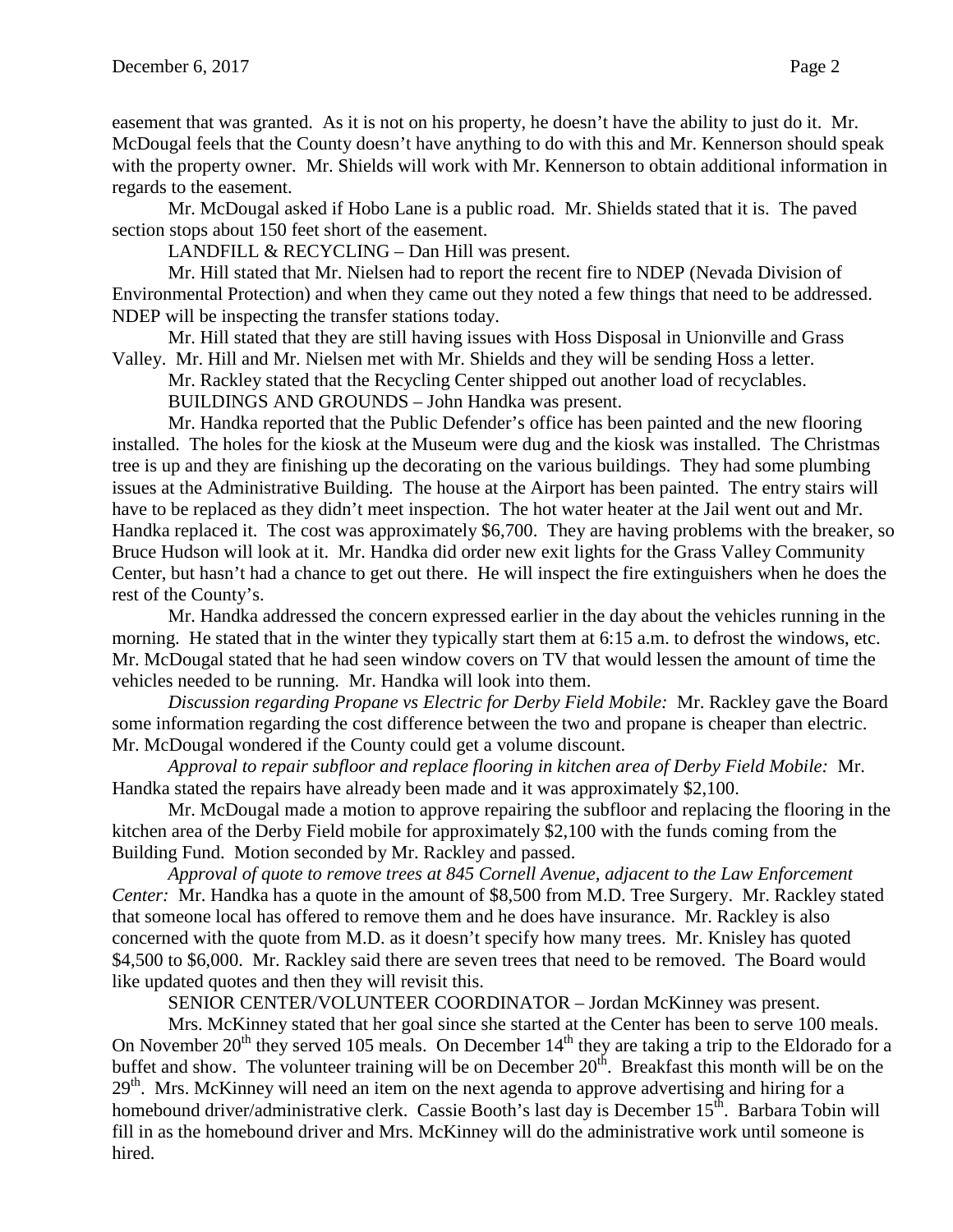Mrs. McKinney stated she had received an invitation from Coeur Rochester to attend a breakfast and wondered if this was something she should attend. The Board stated that they believed it was an informational meeting and her attendance was up to her.

LIBRARY – Kathie Brinkerhoff was present.

*Request for permission to partner with the Pershing County School District in applying for an E-Rate grant for enhanced internet services for the Library for one time installation fee of approximately \$4,000.00:* Ms. Brinkerhoff stated that Amanda Burrows had contacted her about partnering in applying for the grant. Mrs. Burrows will be available to speak to the Board on December  $20<sup>th</sup>$ . Justin Abbott, Pershing County IT, did speak with Mrs. Burrows. Mr. Abbott stated that CLAN (Cooperative Libraries Automated Network) needs to be involved, so they are working on communication with them as well.

Mr. McDougal made a motion authorizing the Library to continue the process of partnering with the School District in applying for an E-Rate grant for enhanced interned services. Motion seconded by Mr. Rackley and passed.

Ms. Brinkerhoff stated that the Christmas Fair was held last weekend and it was well attended. She mentioned that the Community Center could use some more tables. Tonight at 6 pm there is a performance of "How the Grinch Stole Christmas" at the Community Center.

RYE PATCH FIRE DEPARTMENT – Tom Helms was present.

Mr. Helms reported that they switched their reporting system to "I am responding". The membership has dropped to 7 full-time members. Mr. Helms would like to reallocate some funds to purchase SCBA (self-contained breathing apparatus) masks. Mrs. Shank told Mr. Helms to work with Mrs. Childs in regards to the budget. Mr. Helms stated that he would also like to start discussions regarding purchasing another piece of equipment. The Department is in need of a fire rescue truck, which costs upwards of \$300,000. Mrs. Childs wanted to remind the Board that the Option Tax Fund is dwindling.

PUBLIC DEFENDER – Steve Cochran was present.

Mr. Cochran apologized for not having a report for the Commission. With the remodel, they haven't had computers to work with. Mrs. Shank stated that she has some suggestions for the report and will speak with Ms. Martinez.

Mr. Cochran mentioned the ACLU's (American Civil Liberties Union) lawsuit regarding Indigent Defense. Mr. Shields stated that he plans to speak with the Board about it in a litigation meeting.

IT DEPARTMENT – Justin Abbott was present.

Mr. Abbott reported that since he set up the help desk in November he has had 4 tickets opened and closed. Mr. Abbott has also set up an online help desk to submit work orders. Mr. Abbott has been familiarizing himself with the environment. He stated that there is a need to reorganize how the network is structured. Mr. Abbott has been brought in the loop on several projects, including the Devnet servers and the new website. Mr. Abbott also met with Sean Kearney at ADS and was given a walk-through of the networks, firewalls, etc. Mr. Abbott will also visit the other county buildings to find out their needs. Mr. Abbott is working on developing a proactive maintenance plan.

*Request for approval to proceed with quote from CC Communications for an annual service contract for the county phone system and approval to proceed with getting Requests for Proposals for going to bid for a new phone system:* Mr. Abbott stated that we currently have a Nortel system, which isn't supported by AT&T any longer. The system needs to be replaced, but CC Communications will support the current system in the meantime.

Mr. McDougal made a motion to approve proceeding with obtaining quotes from CC Communications for an annual service contract for the county phone system and going to bid for a new phone system. Motion seconded by Mr. Rackley and passed.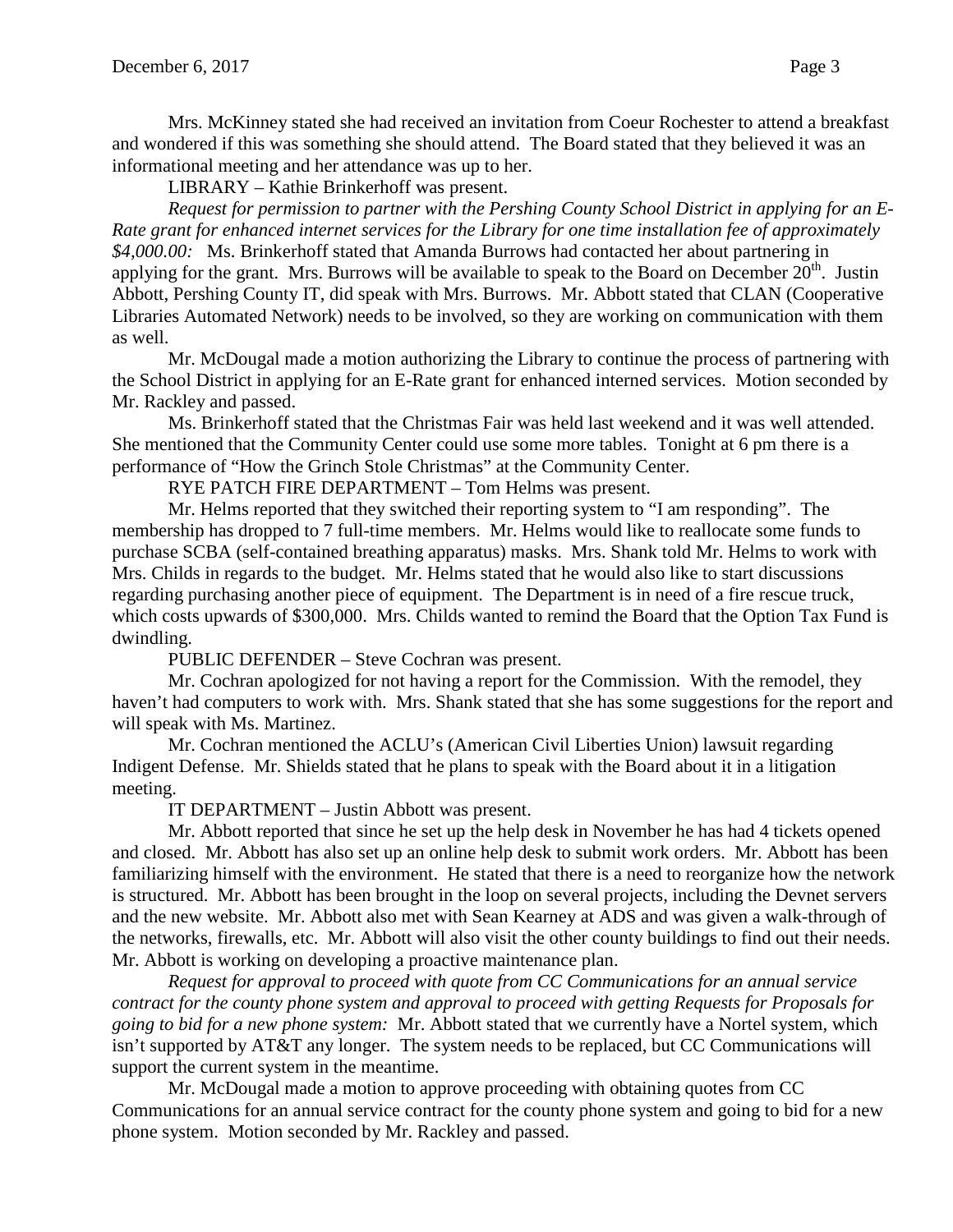*Approval of FY2017-2018 IT Budget:* Mr. Abbott, Mrs. Shank and Mrs. Wesner sat down and came up with a budget of \$1,500 for service and supplies and \$2,500 for capital outlay.

Mr. Rackley made a motion to approve the IT Budget for FY2017-2018 as presented. Motion seconded by Mr. McDougal and passed.

**JUSTIN ABBOTT:** REQUEST TO HAVE OUTSIDE EMPLOYMENT, IT COMPUTER BUSINESS, TUMBLEWEED TECHNOLOGY CONSULTING; PURSUANT TO CHAPTER 2.20.3 OF THE PERSHING COUNTY PERSONNEL RULES – The Board did not have a problem as long as it is done outside of County Business hours.

Mr. Rackley made a motion to approve the outside employment request of Justin Abbott. Motion seconded by Mr. McDougal and passed.

### **ELECTED DEPARTMENTS:**

RENE CHILDS, RECORDER-AUDITOR – Mrs. Childs gave the Board the monthly revenue report.

LAURI CERINI-JONES, ASSESSOR – Mrs. Cerini-Jones reported that they are trying to finish up the appraisal cycle. Mrs. Cerini-Jones spoke with Mrs. Childs about the budget so Ms. Lerner could work extra hours. She and Ms. Lerner are also working on the Assessment Notices. The Storey County Assessor came and worked with Mrs. Cerini-Jones on land values.

*Approval of Server Rack and labor for new hardware for DEVNET in the amount of \$5,128.00:* Mr. Abbott did go over the quote with DEVNET. There are two options listed on the quote that he spoke with them about. One option would add a monitor for \$160.00. Mr. Abbott stated this isn't necessary as there is already a monitor in the computer room. He would recommend the second option, which is a collapsible display for \$1,215.00. This would save room for future expansion. Mrs. Childs asked how many servers this rack will hold, as she will be adding four. Mr. Abbott stated that they will have plenty of room.

Mr. McDougal did not agree with adding the \$1,215.00. If necessary, it can be added in next year's budget.

Mr. McDougal made a motion to approve the server rack and labor for the new hardware for DEVNET in the amount of \$5,128.00. Motion seconded by Mr. Rackley and passed.

*Approval of Resolution directing the County Assessor to take certain actions regarding the secured tax roll pursuant to NRS 361.300(3):* Mr. Rackley made a motion to adopt Resolution #17-1218, directing the County Assessor to take certain actions regarding the secured tax roll pursuant to NRS 361.300(3). Motion seconded by Mr. McDougal and passed unanimously.

Mrs. Cerini-Jones also stated that she would like a new vehicle for her department considered in the next budget cycle.

JERRY ALLEN, SHERIFF – Sheriff Allen stated that he has utilized the new IT support. They had to order a new computer. The back entry-gate quit working for a short time. Sheriff Allen mentioned the new water heater. The new unit is exceeding the wattage of the breakers. Sheriff Allen stated that he has received requests for the speed trailer in Grass Valley. Sheriff Allen will be attending the BLM/Burning Man Public Meeting tonight at C-Punch. He also attended the BLM/Burning Man meeting that was held in Reno yesterday.

**PUBLIC HEARING ON PROPOSED ORDINANCE #333, AN ORDINANCE AMENDING TITLE 17, CHAPTER 326, TO PROHIBIT MEDICAL MARIJUANA ESTABLISHMENTS AND RECREATIONAL MARIJUANA ESTABLISHMENTS WITHIN THE UNINCORPORATED AREAS OF PERSHING COUNTY:** Mrs. Shank asked for any public comment. There was none.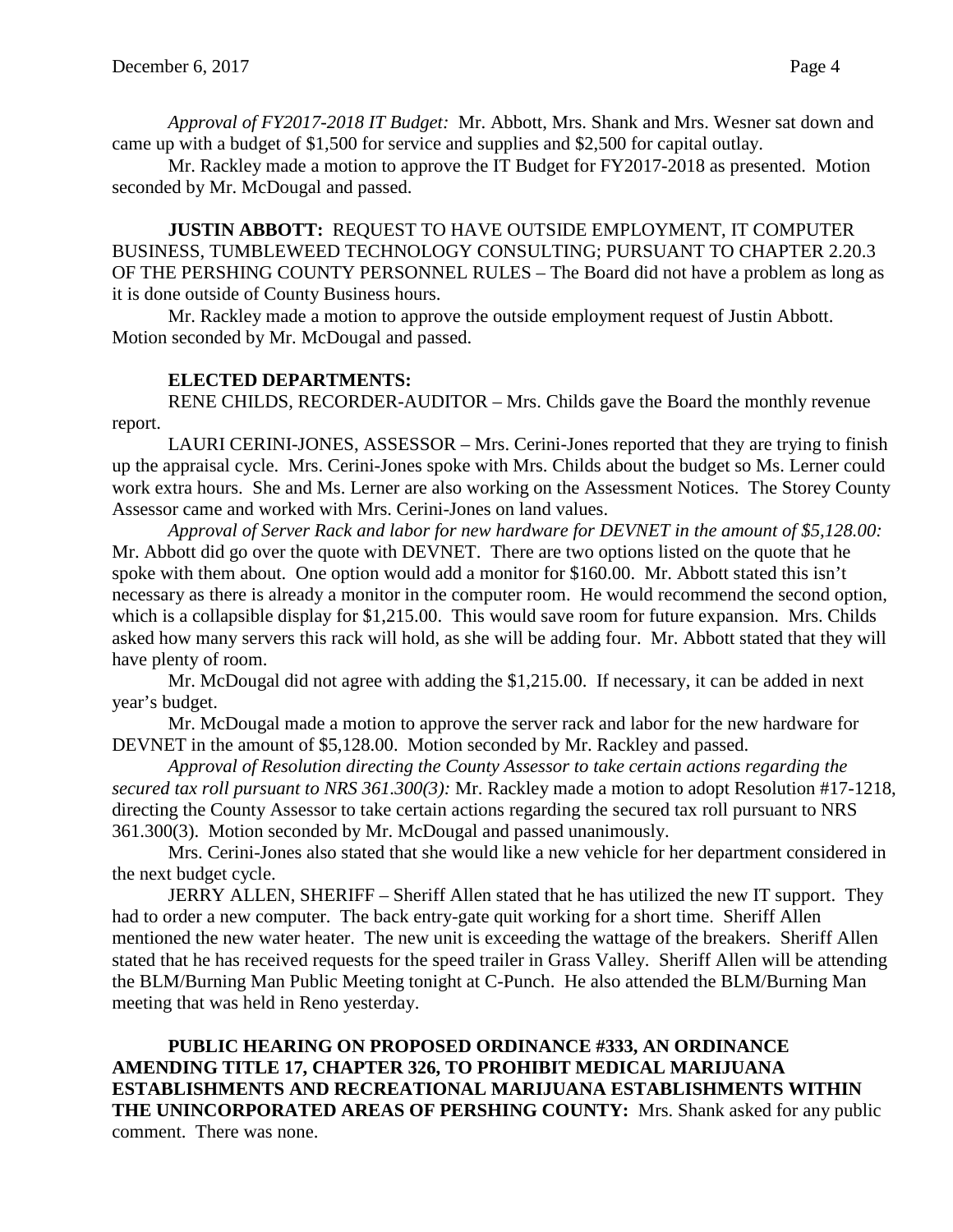Mr. McDougal made a motion to adopt Ordinance #333, prohibiting Medical Marijuana establishments and Recreational Marijuana establishments within the unincorporated areas of Pershing County. Motion seconded by Mr. Rackley and passed unanimously.

#### **ELECTED DEPARTMENTS, CONT.D:**

LACEY DONALDSON, CLERK-TREASURER – *Approval of Interlocal Contract between Nevada Secretary of State and Pershing County regarding voting machines and maintenance of equipment:* Mr. Shields did review and had no issues.

Mr. McDougal made a motion to approve the Interlocal Contract between the Nevada Secretary of State and Pershing County regarding voting machines and maintenance of equipment. Motion seconded by Mr. Rackley and passed.

# **APPROVAL OF HOMETOWN HEALTH HEALTHY TRACKS HEALTH AND WELLNESS PROGRAM AGREEMENT FOR PERSHING COUNTY EMPLOYEES:** Tracy

Neeley and Nanette Chalupa of A and H Insurance were present.

Mrs. Chalupa explained the program and its benefits. She also stated that there is no cost to the County.

Mr. McDougal made a motion to approve the Hometown Health, Healthy Tracks Health and Wellness Program Agreement for Pershing County employees. Motion seconded by Mr. Rackley and passed.

**PLANNING & BUILDING DEPARTMENT / IMLAY WATER SYSTEM:** James Evans was present.

Mr. Evans stated that there will be a Planning Commission meeting tonight. Everything is going fine.

REQUEST FOR REVIEW AND APPROVAL OF A MASTER PLAN AMENDMENT (ZONE CHANGE) ON APN: 011-010-08 FOR NEW LIFE USA-NEVADA. THE APPLICANT IS PROPOSING TO CHANGE THE EXISTING ZONING FROM AGRICULTURAL, MINING AND RECREATION (AMR) TO LOW DENSITY SUBURBAN (LDS) ON 4.00 ACRES OF THE 157.00 ACRE PARCEL TO ALLOW THE APPLICANT TO OPERATE A DRUG AND ALCOHOL RECOVERY FACILITY. THE PROPERTY IS LOCATED AT 5605 OLD VICTORY HIGHWAY IN PERSHING COUNTY; REQUEST FOR APPROVAL OF A RESOLUTION IN SUPPORT OF THE MASTER PLAN AMENDMENT FROM THE PERSHING COUNTY REGIONAL PLANNING COMMISSION; REQUEST FOR REVIEW AND APPROVAL OF A PARCEL MAP APPLICATION ON APN 011-010-08 FOR NEW LIFE USA-NEVADA. THE APPLICANT IS PROPOSING THE DIVISION OF THE EXISTING PARCEL INTO (1) 4.00 ACRE PARCEL AND (1) 155.29 ACRE PARCEL. THE PARCEL MAP APPLICATION IS BEING CREATED TO LIMIT THE SUP TO THE 4.00 ACRE PORTION OF THE EXISTING 159.29 ACRE PARCEL LOCATED AT 5605 OLD VICTORY HIGHWAY IN PERSHING COUNTY, NV – Robert Anderson of R.O. Anderson Engineering was present on behalf of New Life USA – Nevada. Sergi Matevosian of New Life USA – Nevada was also present.

Mr. Anderson gave an overview of their request. The program would house 10 clients and 14 staff members. New Life has already received approval from the various State agencies regarding their sewer system, drinking water and the use of their water rights. Mr. Matevosian spoke about the program, which started twenty-three years ago in Missouri. In twenty-three years they have had 7,000 successful participants.

Mrs. Shank asked how they are funded. Mr. Matevosian stated that they work with several churches and organizations and have donors. Mr. Matevosian stated that they also try to be selfsufficient with farming, etc. Mrs. Shank also asked if the participants have medical insurance. Mr.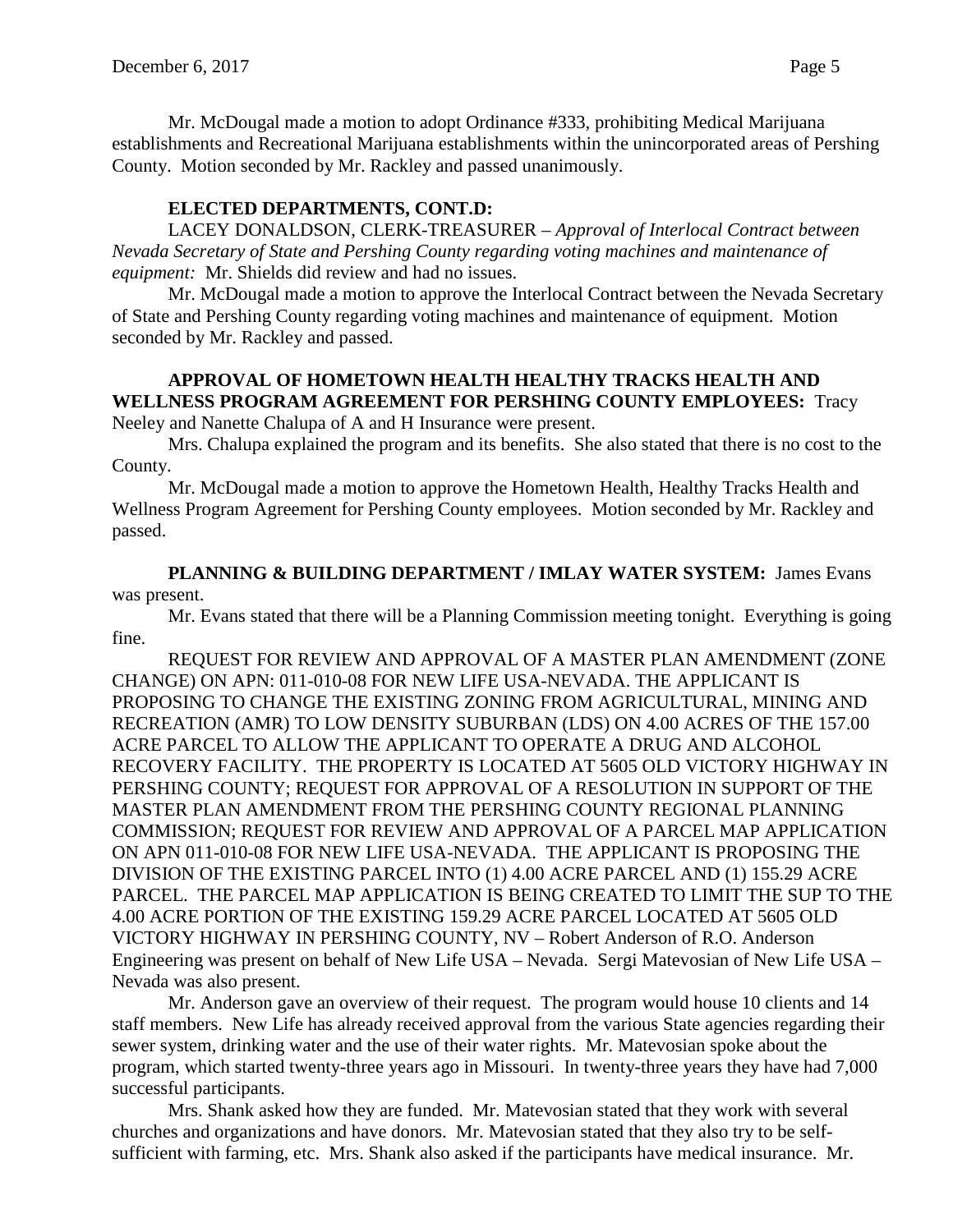Matevosian stated that most of them have their own insurance, but if they don't, they help them obtain it.

Mrs. Shank asked that the record reflect that they are in receipt of a petition with 115 signatures in support of New Life USA – Nevada. They were also given a copy of a petition opposing the Recovery Facility with 34 signatures.

Mr. McDougal stated that he felt this was a good program. His only concerns are that all requirements have been met in regards to the Planning Department. Mr. Evans stated that the application was vetted through the department the same as any other project.

Mr. Rackley asked if Mr. Evans had knowledge that New Life was operating prior to them making application. Mr. Evans stated that he thinks they were, but doesn't believe that they were aware of the permitting requirements. Mr. Matevosian stated that they did have an individual that was sent to them by Judge Montero while he was awaiting his court date.

Mrs. Shank asked how many residences are allowed in low density. Mr. Evans stated they are allowed two per acre. She also asked what happens if the property was sold. The zoning would remain the same; however, the Special Use Permit would be terminated.

Mr. Rackley asked Mr. Evans and Sheriff Allen if they were satisfied that the Business License Ordinance was not violated by them having a client prior to getting approval. Mrs. Cerini-Jones, Assessor, stated that New Life is Tax Exempt, so why would they be required to obtain a business license.

Sheriff Allen stated that he is aware of the person that was being housed out there. He also stated that they have submitted a Business License Application. Mr. Shields stated that he did suggest that Mr. Matevosian apply for a Business License as the County's Ordinance is silent regarding Nonprofits. Mr. Shields doesn't feel this should effect the decision regarding the zone change.

Mr. McDougal made a motion to approve the Master Plan Amendment and Parcel Map for APN 011-010-08 as proposed by adopting Resolution #17-1219, to include the findings outlined in the Pershing County Development Code 17.612.20 A-E as recommended by the Planning Commission. Motion seconded by Mr. Rackley and passed.

# **UNCLASSIFIED DEPARTMENTS, CONT.D:**

SAFETY/GRANT WRITER – *Approval to attend grant training in Phoenix, AZ February 7-9, 2018, cost approximately \$1,395.00:* Mrs. Childs stated that Mrs. Munk wanted the training to come out of the Safety Budget. As the training is not safety related, this is not allowed. Mrs. Childs stated there is no funding available elsewhere. Mrs. Shank stated that she will tell her she has to find the funding if she wants to go.

*Approval to submit grant to POOL/PACT for the duress button/fire communicator security system for various county buildings in the amount of \$20,000.00:* Mr. Rackley made a motion to approve the submittal of a grant application to POOL/PACT for the duress button/fire communicator security system for various county buildings in the amount of \$20,000.00. Motion seconded by Mr. McDougal and passed.

### **UPDATE ON PROGRESS OF SITE LOCATION, DESIGN, FUNDING, AMENITIES, AND CONSTRUCTION OF POTENTIAL NEW LAW ENFORCEMENT CENTER:** Mr.

Rackley stated that they have received the agreement between the architecture firm and the County and it will be on the next agenda for approval.

# **ELECTED DEPARTMENTS, CONT.D:**

KAREN STEPHENS, JUSTICE COURT – *Approval of additional construction bid from Michael Clay Construction in the amount of \$1,750.00 to cut trench into the concrete floor in order to*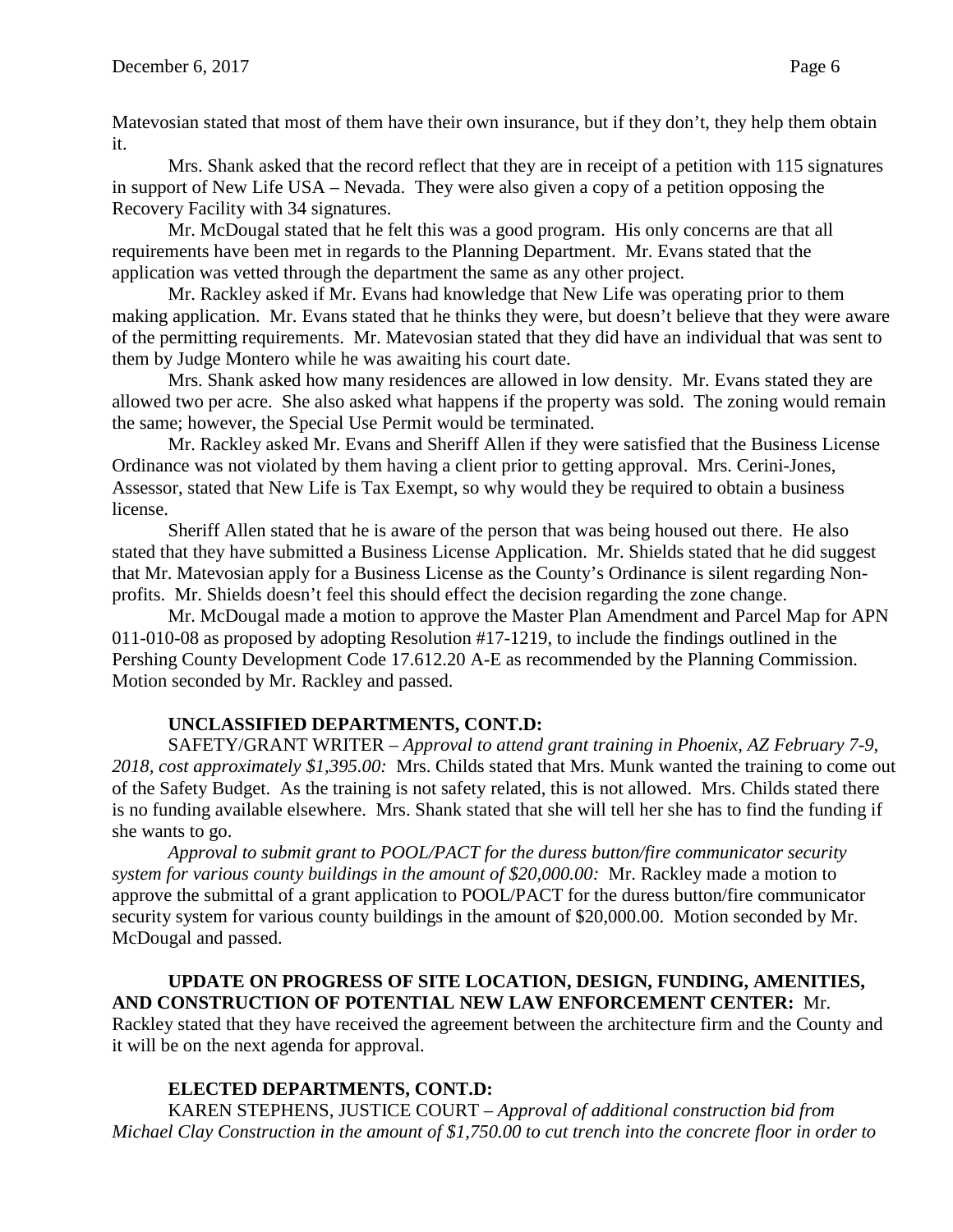*install two receptacle boxes connected by 1" PVC conduit:* Mr. McDougal would like some more information and since Judge Stephens isn't available this item will be put back on the next agenda.

**PROCLAMATIONS AND AWARDS:** There were no Proclamations or Awards considered.

**BOARD APPOINTMENTS:** 911 SURCHARGE ADVISORY COMMITTEE – Letters of interest were received from Leslie Steward, Charles Sparke and David Skelton.

Mr. Rackley made a motion to appoint Leslie Steward, Charles Sparke and David Skelton to the 911 Surcharge Advisory Committee, with Ms. Steward and Mr. Skelton's appointments expiring December 31, 2018 and Mr. Sparke's expiring December 31, 2019. Motion seconded by Mr. McDougal and passed.

**CORRESPONDENCE:** There was no additional correspondence discussed.

**APPROVAL OF PERSHING COUNTY GOVERNMENT CREDIT CARD USE POLICY AND APPROVAL OF PERSHING COUNTY IT POLICY:** Mr. Shields is still working on finalizing both policies.

**APPROVAL OF ANNUAL SPECIAL ASSESSMENT ON ALL TAXABLE PROPERTY WITHIN THE CONFINES OF THE IMLAY AREA GROUNDWATER BASIN FOR FISCAL YEAR JULY 1, 2018 TO JUNE 30, 2019, IN THE AMOUNT OF \$5,872.12:** Mr. Rackley made a motion to approve the annual Special Assessment on all taxable property within the confines of the Imlay Area Groundwater Basin for Fiscal Year July 1, 2018 to June 30, 2019, in the amount of \$5,872.12. Motion seconded by Mr. McDougal and passed.

**REPORT FROM ADMINISTRATIVE ASSISTANT:** Mrs. Wesner reported that all employee evaluations are up to date.

**UPDATE ON MATTERS RELATING TO THE PERSHING COUNTY ECONOMIC DEVELOPMENT AND CONSERVATION ACT:** Mr. Rackley had previously spoken with Senator Heller, who was going to meet with Senator Cortez-Masto. Mr. McDougal stated that Senator Cortez-Masto has signed on as a sponsor.

**REPORT FROM LEGAL COUNSEL:** Mr. Shields sent a memo about NRS 237 and business impact statements in February or March. Mr. McDougal feels Mr. Shields should take the lead on that agenda item.

**MATTERS OF THE BOARD FOR DISCUSSION, BOARD MEMBER REPORTS, BOARD LIAISON REPORTS:** Mr. Rackley stated that he is working on getting the Airport Advisory Board active again. There are some expired terms and lack of participation. He will be attending a meeting in Reno Monday with the FAA (Federal Aviation Administration) and Armstrong Consultants. Mr. Rackley stated he has tried contacting someone at Armstrong for the last three weeks with no response. The person Mr. Rackley was trying to contact retired some time ago. Mrs. Donaldson will make sure Mr. Rackley has updated contact names and numbers.

Mr. McDougal attended the Central Nevada Rural Water Authority meeting in Fallon last week. A couple of the items presented in the EIS (Environmental Impact Statement) from Southern Nevada Water Authority and the State Engineer were rejected by the Judge for non-compliance. On Monday Mr. McDougal and Mr. Shields attended a meeting with the Navy in Fallon in regards to their expansion